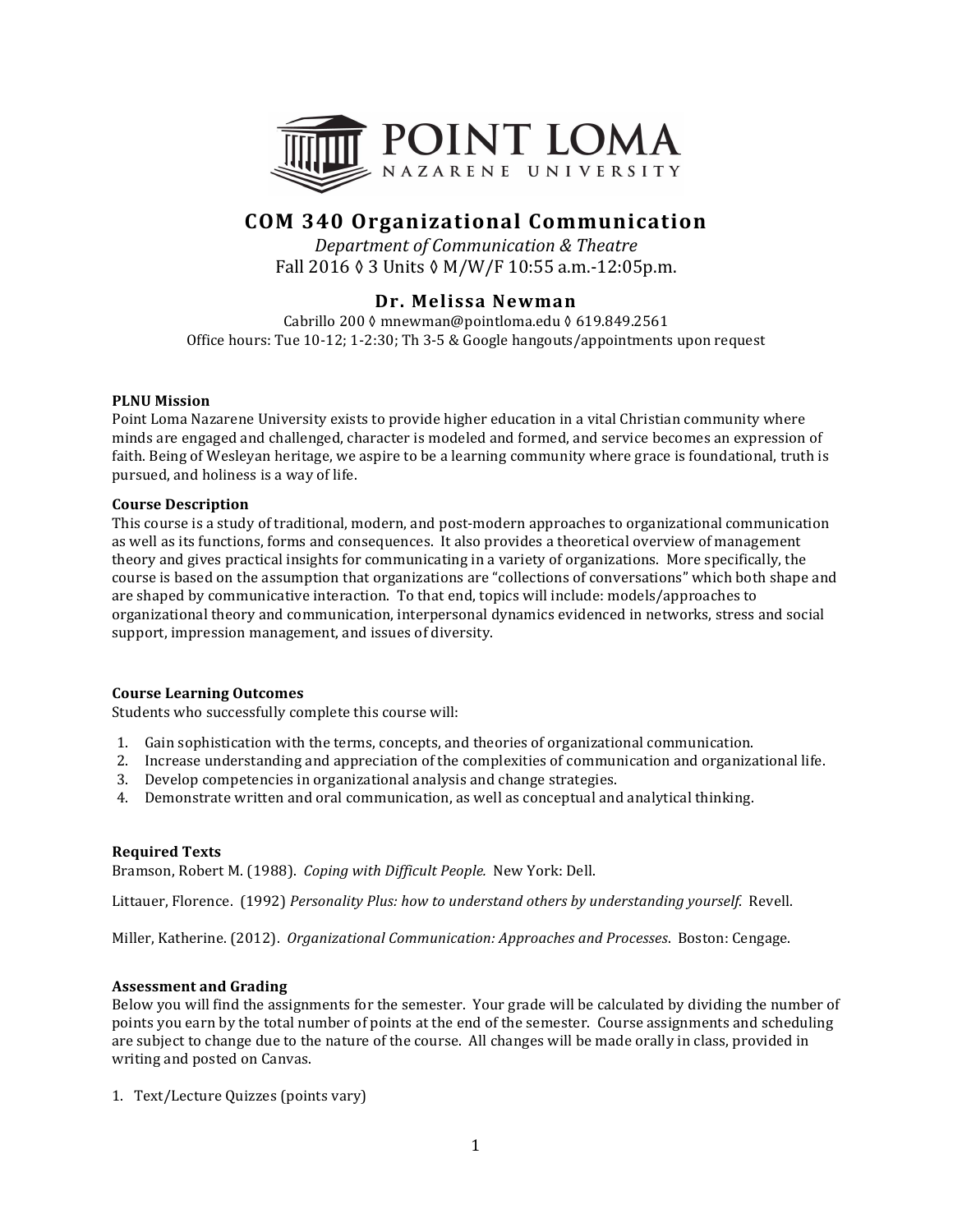- 2. Organizational Culture Report: Students will analyze an assigned organization based on course material.  $(100 \text{ points})$
- 3. Exams: 3 Exams over course material. (100 points each)
- 4. "Difficult People" Presentation: In a randomly assigned group, students will present on one of six types of categorically difficult people. (50 points)
- 5. Article Reviews: Students will complete 1 or 2 thought papers based on articles from the *Harvard Business Review.* Papers should include a brief summary of the article, an opinion of the concept, and personal connections. All papers for this class should be 3-4 typed pages, double-spaced, 12-point Times New Roman Font with one-inch margins. (25 points each)
- 6. Personality Plus Reflection: Students will write a 3-4 page reflection of their highest score on the Personality Plus Inventory. Be sure to include a thorough description of the style, strengths and weaknesses, and examples. (25 points)
- 7. Personality Plus Group Presentation: You and your assigned group will do a 10 minute presentation on your personality type according to *Personality Plus.* Each group member is expected to have a speaking role during the presentation. Be sure to include a thorough description of the style, strengths and weaknesses, and examples. You will be graded on content, creativity, delivery and staying within time constraints. There will be one grade for the group (barring extreme circumstances). 50 points
- 8. Inventories, Case Studies and Participation: Students are required to be on time and thoughtfully participate in lectures, group work and presentations. Students will also do written work on academic articles discussed in class. Absences will result in a points deducted at the professors discretion.

## **Grade Scale**

- A- = 90-93%; A = 94-97%; A + = 98-100%:Excellent (superior, first rate/class, exceptional, superlative paper and tests; engaged in class lecture and discussion, attendance, posture, interest, etc. *Comprehensive excellence is needed for a superlative grade in this course.*
- $B = 80 83\%$ ;  $B = 84 87\%$ ;  $B = 88 89\%$ :Above average
- $C 70-73\%$ ;  $C = 74-77\%$ ;  $C + 78-79\%$ :Average (*mediocre, commonplace, ordinary, passable, fair, midpoint between extremes of excellence and failure.)*
- D- =  $60-63\%$ ; D =  $64-67\%$ ; D+ =  $68-69\%$ :Below average
- F = 59% and below: Failure (*omission or lack of satisfactory performance of action or task, inadequate, impassable, etc.)*

## **Method of Instruction**

The course is taught through lecture, discussion, class activities, and a semester project in a collaborative environment all designed to help you develop critical thinking abilities as they relate to organizational life. Lectures will often introduce material beyond that which is covered in readings and will assume information supplied in the text. Lecture and text should complement, not substitute for each other. It is your responsibility to come to class ready to think, challenge, analyze, and apply the material covered. Additional norms include:

1. Students are expected to attend class and be on time (especially after chapel). Failure to make presentations on schedule will result in a failing grade for that presentation. In the event of absence students seek missed information/notes from classmates.

2. All written work must be typed, and attention should be paid to form (including grammar, punctuation, spelling, APA formatting and general appearance) as well as content.

3. Integrity is of great importance. Plagiarism of any sort will not be tolerated and will result in a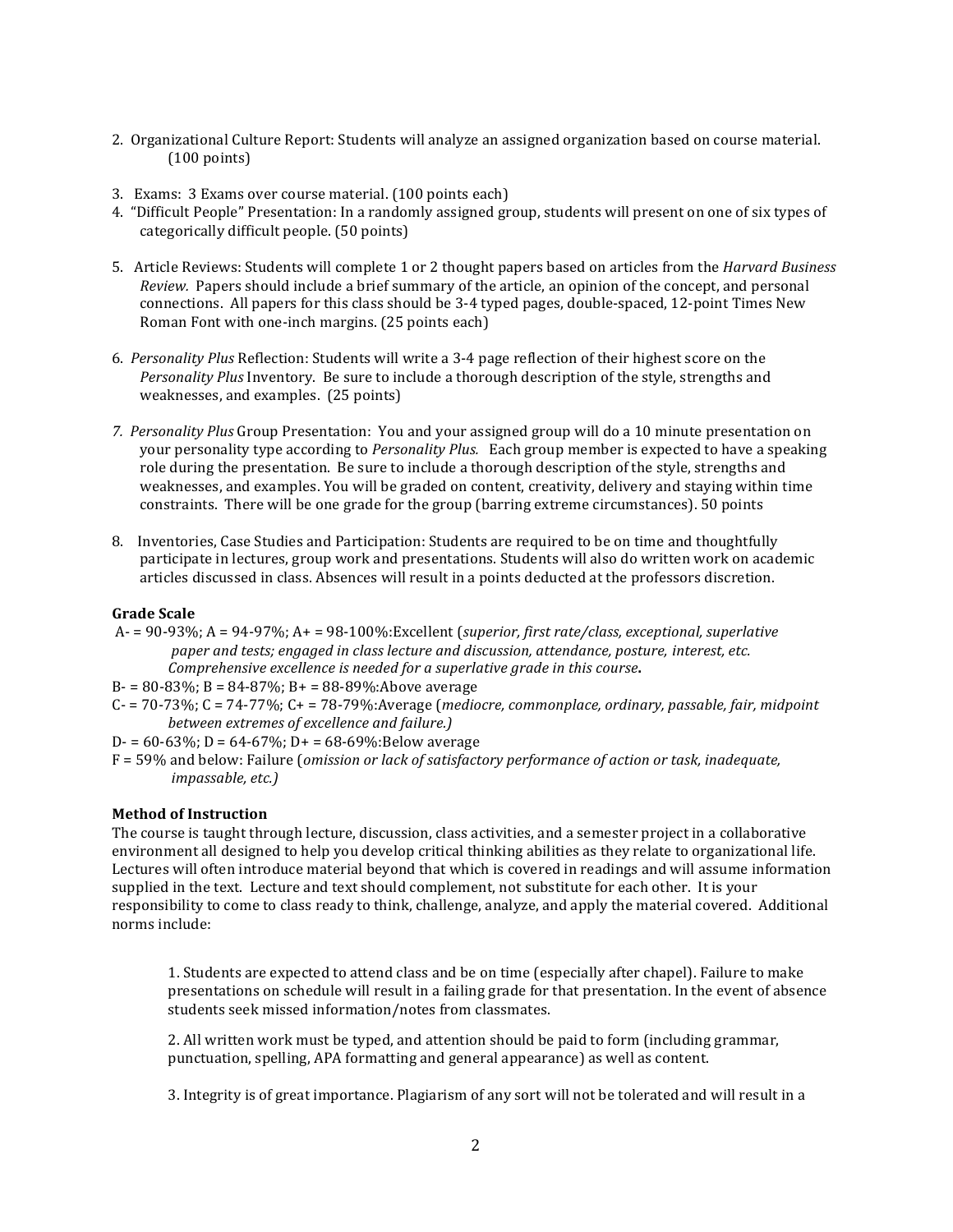grade of "F" for the project and possibly the course. See university notifications below for specifics.

4. Classroom disruption by cell phones or other electronic devices (i.e. text messaging) is prohibited. All laptops, cell phones and similar electronic devices must remain turned off and out of sight for the duration of class. A student may face a zero and/or failure in the class if an electronic device is used for cheating during a test.

5. Please DO NOT disrupt class while students and faculty are presenting. This includes walking in/out of the classroom or having side conversations. These community norms will be discussed in greater detail the first week of class.

6. Your PLNU email account should be checked daily. This is the way that we will most frequently communicate with you outside of class, and it's also the way the university distributes important information.

7. This syllabus serves as the contract between the students and professor. Your continued enrollment in the course serves as agreement to abide by the policies and information set forth here within.

## **Course Schedule**

Please note: Due to the nature of this course, the schedule is subject to change. All changes will be posted on Canvas and announced in class.

| <b>Date</b>      | <b>Class Plan</b>                                                                            | Preparation                                                                                                                                           |
|------------------|----------------------------------------------------------------------------------------------|-------------------------------------------------------------------------------------------------------------------------------------------------------|
| Aug 30 (Tuesday) | (1) Course introduction, orientation and<br>success strategies                               | (1) Review Syllabus and put important<br>dates in planner or phone with "alerts" set.<br>Extensions will not be granted after due<br>date has passed. |
| Aug 31           | (1) Introduction to Organizational<br>Communication                                          | (1) Read Miller Chapter 1                                                                                                                             |
| Sept 2           | OYO: Examples of Bad Org Com                                                                 | Post example to Canvas Discussion Board                                                                                                               |
| Sept 5 Labor Day | No Class                                                                                     | Take Personality Plus Inventory (blank<br>copy on canvas if your book is used)                                                                        |
| Sept 7           | Lecture: "The Challenge of<br>Organizational Communication" (Miller<br>$\operatorname{Ch} 1$ | Finish reading Personality Plus<br>Write Personality Plus reflection                                                                                  |
| Sept 9           | OYO: Personality Plus Group Planning                                                         | (1) Prepare for Quiz 1<br>(2) Work with group on Personality Plus<br>presentation                                                                     |
| Sept 12          | (1) Quiz on Miller Chapter 1<br>(2) Personality Plus Reflection Due                          | Finish Personality Plus presentation                                                                                                                  |
| Sept 14          | <b>Personality Plus Presentations</b>                                                        | (1) Read Miller Chapter 2                                                                                                                             |
| Sept 16          | Lecture: "Classical Approaches" (Miller<br>$\operatorname{Ch} 2$                             | (1) Prepare for ch 2 Quiz<br>(2) Read Miller Chapter 3                                                                                                |
| Sept 19          | (1) Lecture: "Human Relations and<br>Human Resources Approaches" (Miller                     | Read Miller Chapter 4                                                                                                                                 |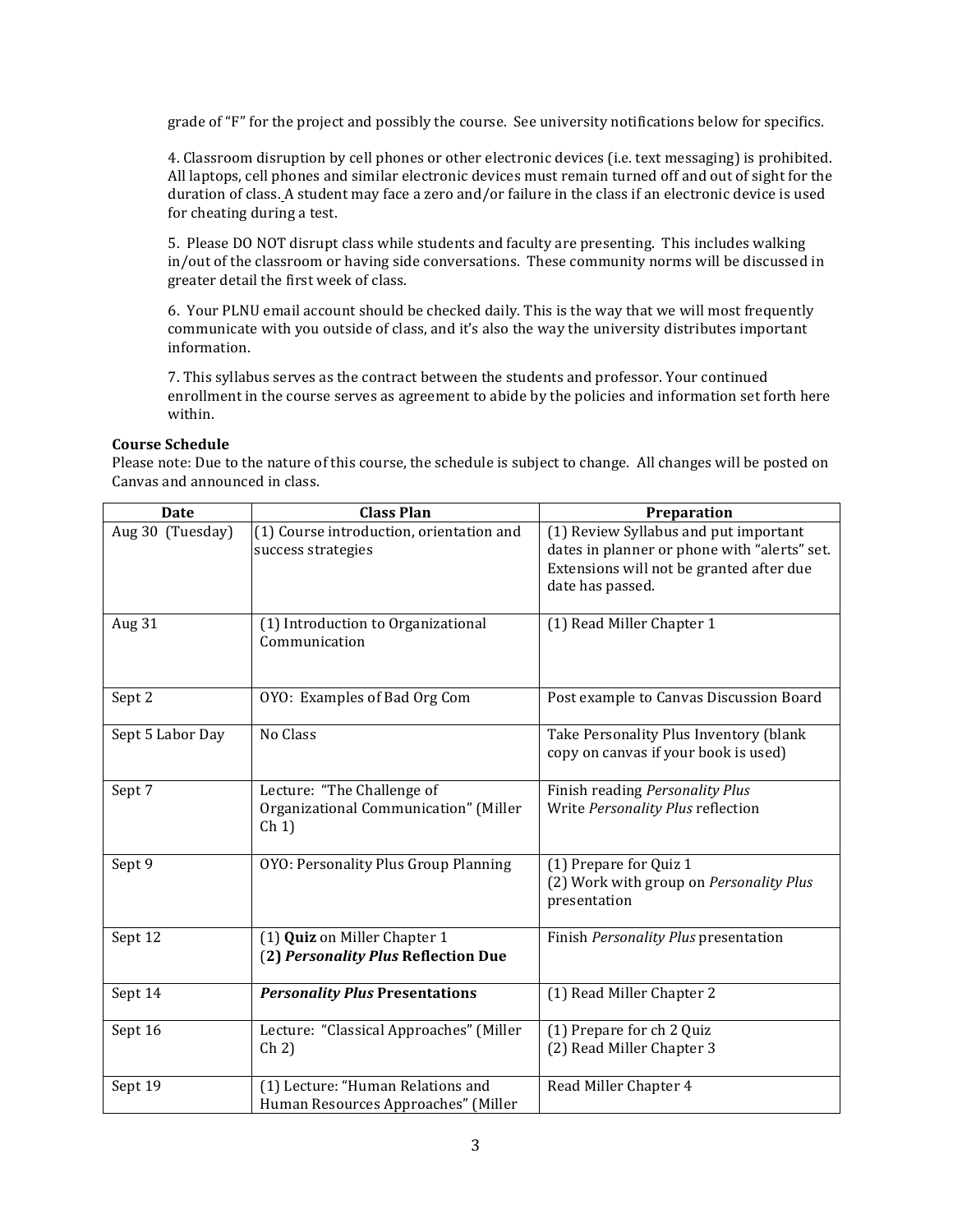|                         | $\operatorname{Ch} 3$<br>(2) Quiz on ch 2                       |                                        |
|-------------------------|-----------------------------------------------------------------|----------------------------------------|
|                         |                                                                 |                                        |
| Sept 21                 | Case Studies in Org Com                                         | Complete case study journal            |
| Sept 23                 | Lecture: "Systems & Cultural                                    | Study for Exam 1                       |
|                         | Approaches" (Miller Ch 4)                                       |                                        |
| Sept 26                 | Lecture: "Systems & Cultural                                    | Study for Exam 1                       |
|                         | Approaches" cont.                                               |                                        |
| Sept 28                 | Exam 1 (Chapters 1-4)                                           |                                        |
| Sept 30                 | TBD                                                             | Read Miller Chapter 5                  |
| Oct <sub>3</sub>        | Lecture: "Constitutive Approaches"<br>(Miller Ch 5)             |                                        |
| Oct 5                   | Lecture: "Constitutive Approaches"                              |                                        |
|                         | cont.                                                           |                                        |
| Oct 7                   | OYO: Artifact Assignment                                        | Complete Artifact Assignment and       |
|                         | <b>Artifact Presentations</b>                                   | presentation                           |
| Oct 10<br><b>Oct 12</b> | <b>Artifact Presentations</b>                                   |                                        |
| <b>Oct 14</b>           | OYO: Artifact Update and Submission                             | Read Miller Ch 6                       |
| Oct 17                  | (1) Chapter 6 reading quiz                                      | HBR Article Review : Exectuive Women   |
|                         | (2) MOCM Advising                                               | and the Myth of Having it All          |
| Oct 19                  | (1) Lecture: "Critical and Feminist                             | Read Miller Ch 7                       |
|                         | Approaches" (Miller Ch 6)<br>(2) Article Review Due via Canvas  |                                        |
| Oct 21 Fall Break       | No Class                                                        |                                        |
| <b>Oct 24</b>           | Lecture: "Socialization Processes"                              |                                        |
|                         | (Miller Ch 7)                                                   |                                        |
| <b>Oct 26</b>           | Socialization and Fraternization                                |                                        |
| <b>Oct 28</b>           | Discussion Post for HR policy                                   | Read Miller Ch 8                       |
| Oct 31                  | Lecture: "Decision Making Processes"<br>(Miller Ch 8)           | Study for Exam 2                       |
| Nov 2                   | Lecture: "Decision Making Processes"                            | Study for Exam 2                       |
|                         | cont.                                                           |                                        |
|                         | Org Culture Project Description                                 |                                        |
| Nov 4 *last day to      | Exam 2                                                          | Read Miller Chapter 9                  |
| drop class              |                                                                 |                                        |
| Nov 7                   | Lecture: "Conflict Management" (Miller<br>$\operatorname{Ch} 9$ | Read Miller Chapter 10                 |
| Nov 9                   | Lecture: "Conflict Management &<br>Change" (Miller Ch 10)       | Read Miller Chapter 11                 |
| Nov 11                  | <b>Case Studies</b>                                             |                                        |
| Nov 14                  | Lecture: "Emotion in the Workplace"                             | Read HBR Article and Miller Chapter 12 |
|                         | (Miller Ch 11)                                                  |                                        |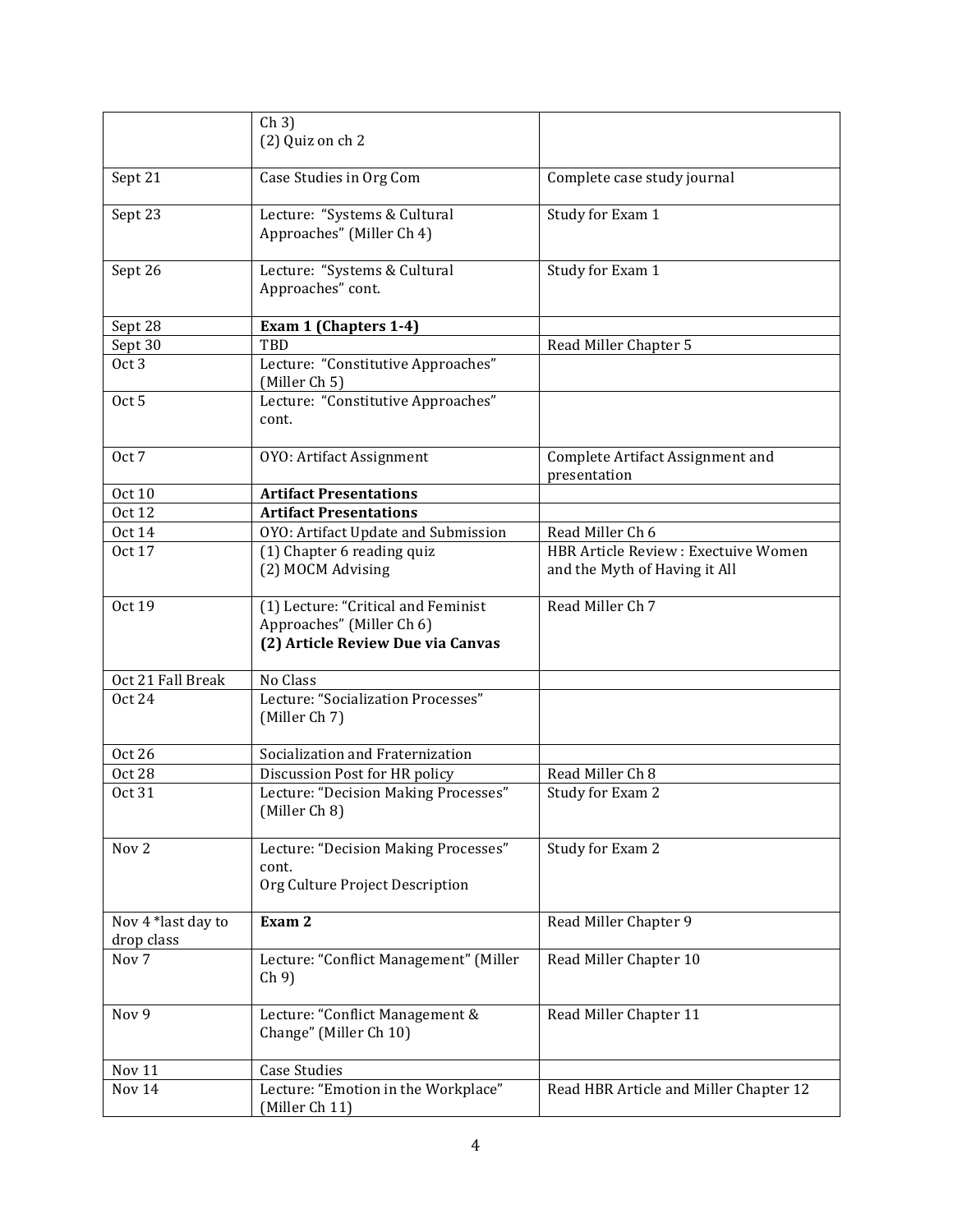| <b>Nov 16</b>                                                             | Lecture: Organizational Diversity      | Work on Org Culture Reports                    |
|---------------------------------------------------------------------------|----------------------------------------|------------------------------------------------|
| Nov 18                                                                    | Org Culture Reports                    | Finish Org Culture Report and                  |
|                                                                           |                                        | <b>Presentation Prep</b>                       |
| <b>Nov 21</b>                                                             | Org Culture presentations              | Read Miller Chapter 14                         |
| <b>Nov 23</b>                                                             | No Class: Happy Thanksgiving           |                                                |
| Nov 25                                                                    | No Class: Happy Thanksgiving           |                                                |
| <b>Nov 28</b>                                                             | Lecture: Changing Landscape of         | Read Miller Chapter 14                         |
|                                                                           | Organizations (ch 14)                  |                                                |
|                                                                           |                                        |                                                |
| <b>Nov 30</b>                                                             | (1) Lecture: Changing Landscape of     | Read Difficult People material on reserve      |
|                                                                           | Organizations cont.                    | at Ryan Library                                |
|                                                                           | (2) Difficult People Intro             |                                                |
|                                                                           |                                        |                                                |
| Dec 2                                                                     | OYO: Difficult People Project Work Day | <b>Complete Difficult People Presentations</b> |
|                                                                           |                                        |                                                |
| Dec <sub>5</sub>                                                          | <b>Difficult People Presentations</b>  |                                                |
| Dec 7                                                                     | <b>Difficult People Presentations</b>  | Study for Exam 3                               |
| Dec 9                                                                     | <b>Difficult People Presentations</b>  | Study for Exam 3                               |
|                                                                           | Exam 3 Review                          |                                                |
|                                                                           |                                        |                                                |
| Final Exam                                                                | Exam <sub>3</sub>                      |                                                |
| Date: $\frac{1}{\sqrt{1-\frac{1}{2}}\cdot\frac{1}{\sqrt{1-\frac{1}{2}}}}$ |                                        |                                                |
|                                                                           |                                        |                                                |
| Time: $\__$                                                               |                                        |                                                |

## **University Notifications**

## **Attendance & Participation**

Regular and punctual attendance at all classes is considered essential to optimum academic achievement. If the student is absent from more than 10 percent of class meetings, the faculty member has the option of filing a written report which may result in de-enrollment. If the absences exceed 20 percent, the student may be deenrolled without notice. If the date of de-enrollment is past the last date to withdraw from a class, the student will be assigned a grade of W or WF consistent with university policy in the grading section of the catalog. Every absence in this class will result in a five point deduction from final points earned. See Academic Policies in the (undergrad/graduate as appropriate) academic catalog.

## **Academic Honesty and Dishonesty**

Students should demonstrate academic honesty by doing original work and by giving appropriate credit to the ideas of others. As explained in the university catalog, academic dishonesty is the act of presenting information, ideas, and/or concepts as one's own when in reality they are the results of another person's creativity and effort. Violations of university academic honesty include cheating, plagiarism, falsification, aiding the academic dishonesty of others, or malicious misuse of university resources. A faculty member who believes a situation involving academic dishonesty has been detected may assign a failing grade for a) that particular assignment or examination, and/or b) the course following the procedure in the university catalog. Students may appeal also using the procedure in the university catalog. See Academic Policies for further information.

## **Final Course Grades**

Final course grades will be submitted electronically at the conclusion of the semester by the deadline set forth by the university. Any questions regarding final grades need to be addressed within two weeks of the class ending and must be sent in writing to the professor. Grade inquiries beyond that time will not be allowed.

## **Academic Accommodations**

While all students are expected to meet the minimum academic standards for completion of this course as established by the instructor, students with disabilities may request academic accommodations. At Point